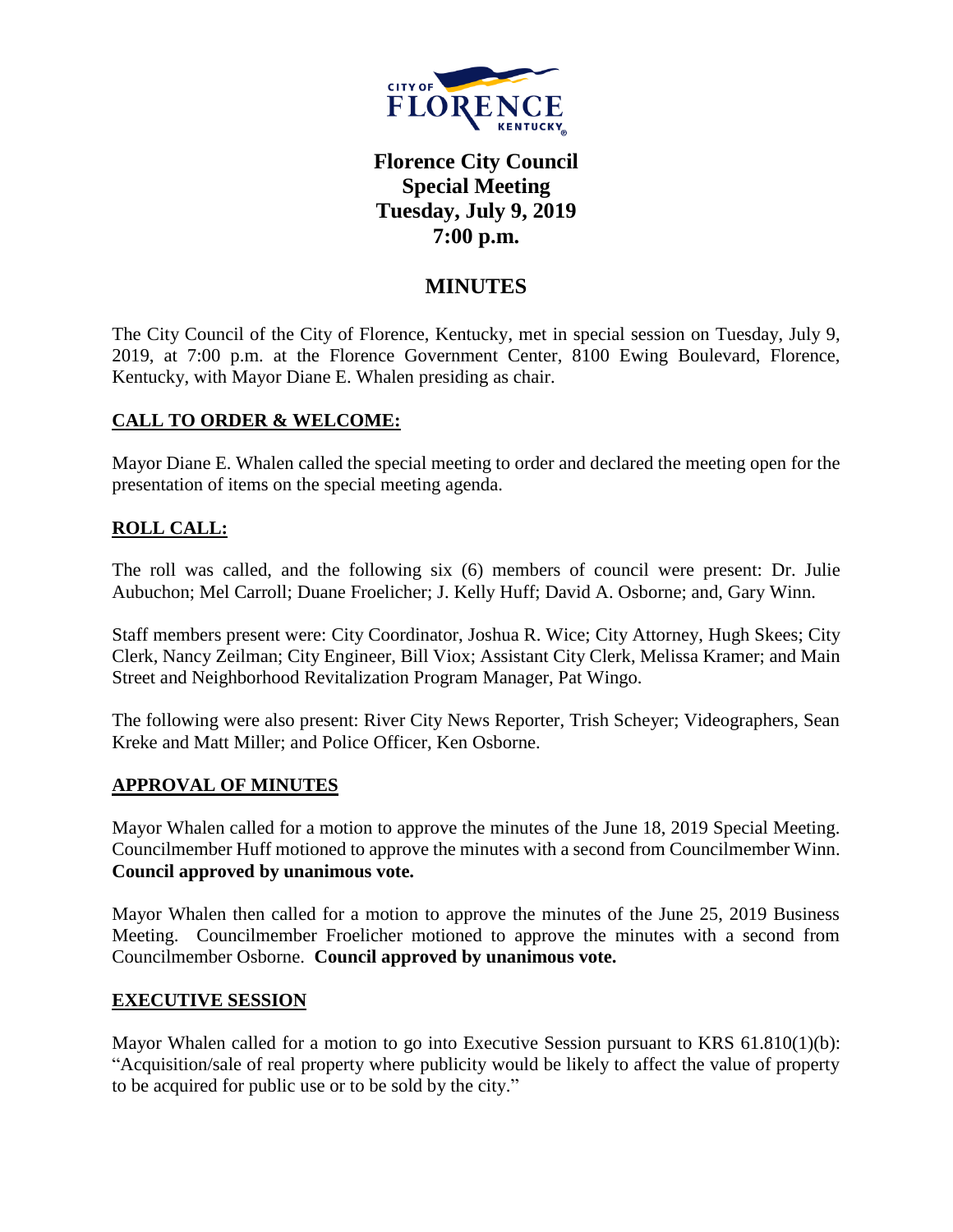Florence City Council (Special Meeting) Minutes: Tuesday, July 9, 2019 Page 2

Councilmember Winn so moved with a second from Councilmember Huff and unanimous approval of Council, the time being 7:02 p.m. After executive session, members will return to the council chamber to continue the special meeting.

Mayor Whalen called for a motion to come back into session after the executive session pursuant to KRS 61.810(1)(b): "Acquisition/sale of real property where publicity would be likely to affect the value of property to be acquired for public use or to be sold by the city." Councilmember Huff so moved with a second from Councilmember Winn. Council approved by unanimous vote the time being 7:24 p.m.

Mayor Whalen presented the following for council's consideration:

#### **ORDINANCE O-15-19 (First Reading)**

AN ORDINANCE CREATING A FRANCHISE FOR THE OPERATION AND MAINTENANCE OF A CABLE SYSTEM IN THE CITY OF FLORENCE, KENTUCKY, SETTING FORTH CONDITIONS ACCOMPANYING THE GRANT OF FRANCHISE AND PROVIDING FOR THE REGULATION AND USE OF SAID SYSTEM.

Mayor Whalen called for a motion to approve the first reading of Ordinance O-15-19. Councilmember Osborne motioned to approve, with a second from Councilmember Froelicher. Councilmember Huff stated that he would abstain from the vote because he is an employee of Charter Spectrum Communications. Mayor Whalen called for a roll call vote. Councilmember Carroll, yes; Councilmember Winn, yes; Councilmember Huff, abstain; Councilmember Aubuchon, yes; Councilmember Froelicher, yes; Councilmember Osborne, yes. **Roll call recognized five yes votes and one abstention approving the first reading of Ordinance O-15- 19.** 

Mayor Whalen presented the following for council's consideration:

## **RESOLUTION NO. R-1-19**

A RESOLUTION ACCEPTING THE RE-APPOINTMENT OF MARCUS CAREY, ROBERT F. GREENE, DARRYL CUMMINS, ROBERT SANDERS, TOM QUIRK, AND WESLEY WILLIAMS, AND APPOINTMENT OF BRYCE C. RHOADES AS MEMBERS OF THE NORTHERN KENTUCKY REGIONAL ETHICS AUTHORITY ENFORCEMENT COMMITTEE FOR A TWO-YEAR TERM, COMMENCING FEBRUARY 1, 2019 AND EXPIRING ON JANUARY 31, 2021.

Mayor Whalen confirmed that Northern Kentucky cities that participate in the Regional Ethics Authority Enforcement Committee are required to consider this Resolution. Councilmember Aubuchon recommended that at next appointment, the nominating committee consider a more diverse group.

Mayor Whalen called for a motion to pass Resolution No. R-1-19. Councilmember Huff motioned with a second from Councilmember Winn. **Council approved by unanimous vote.**